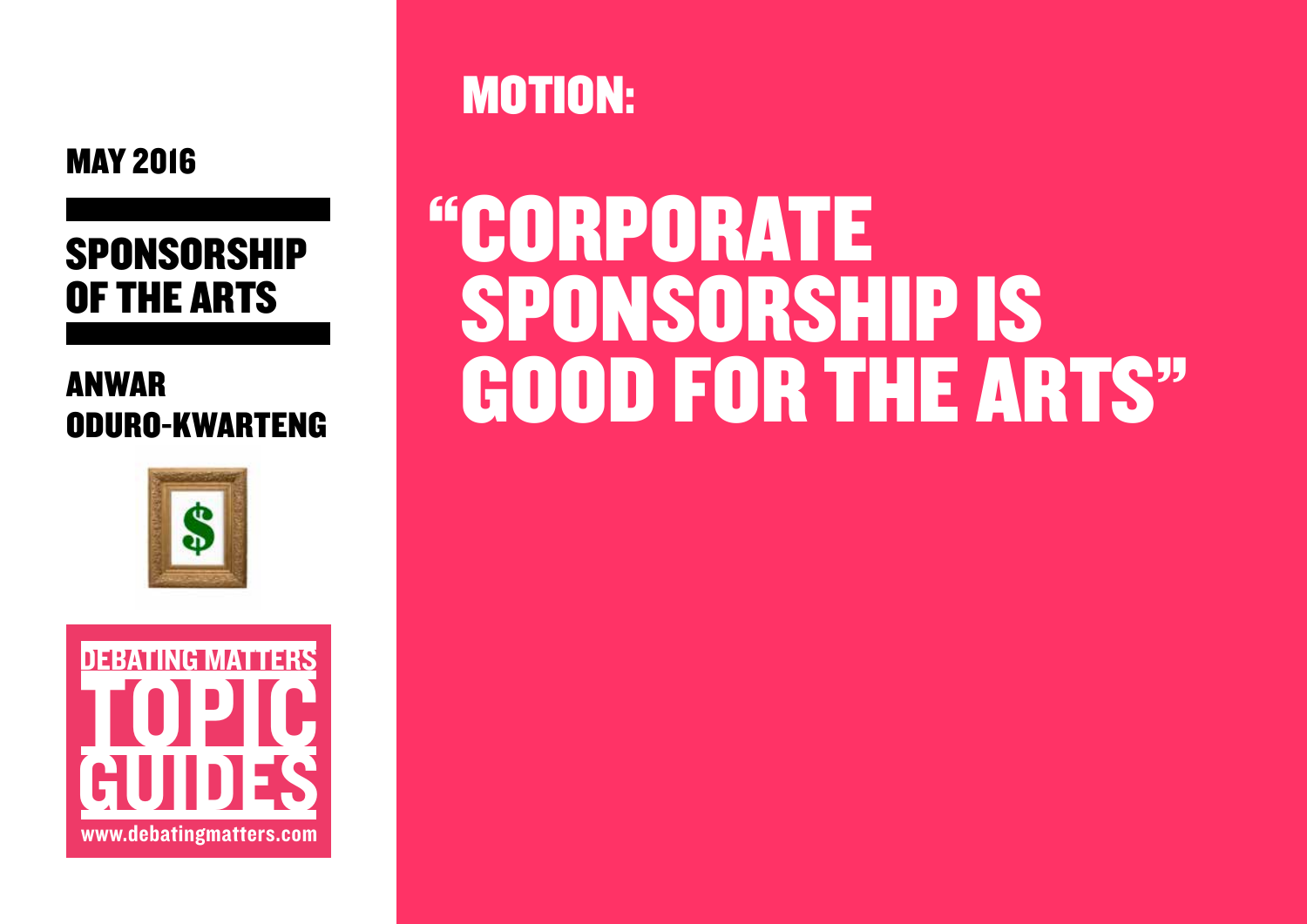#### ABOUT DEBATING MATTERS

Debating Matters because ideas matter. This is the premise of the Institute of Ideas Debating Matters Competition for sixth form students which emphasises substance, not just style, and the importance of taking ideas seriously. Debating Matters presents schools with an innovative and engaging approach to debating, where the real-world debates and a challenging format, including panel judges who engage with the students, appeal to students from a wide range of backgrounds, including schools with a long tradition of debating and those with none.

## SUPPORTED BY

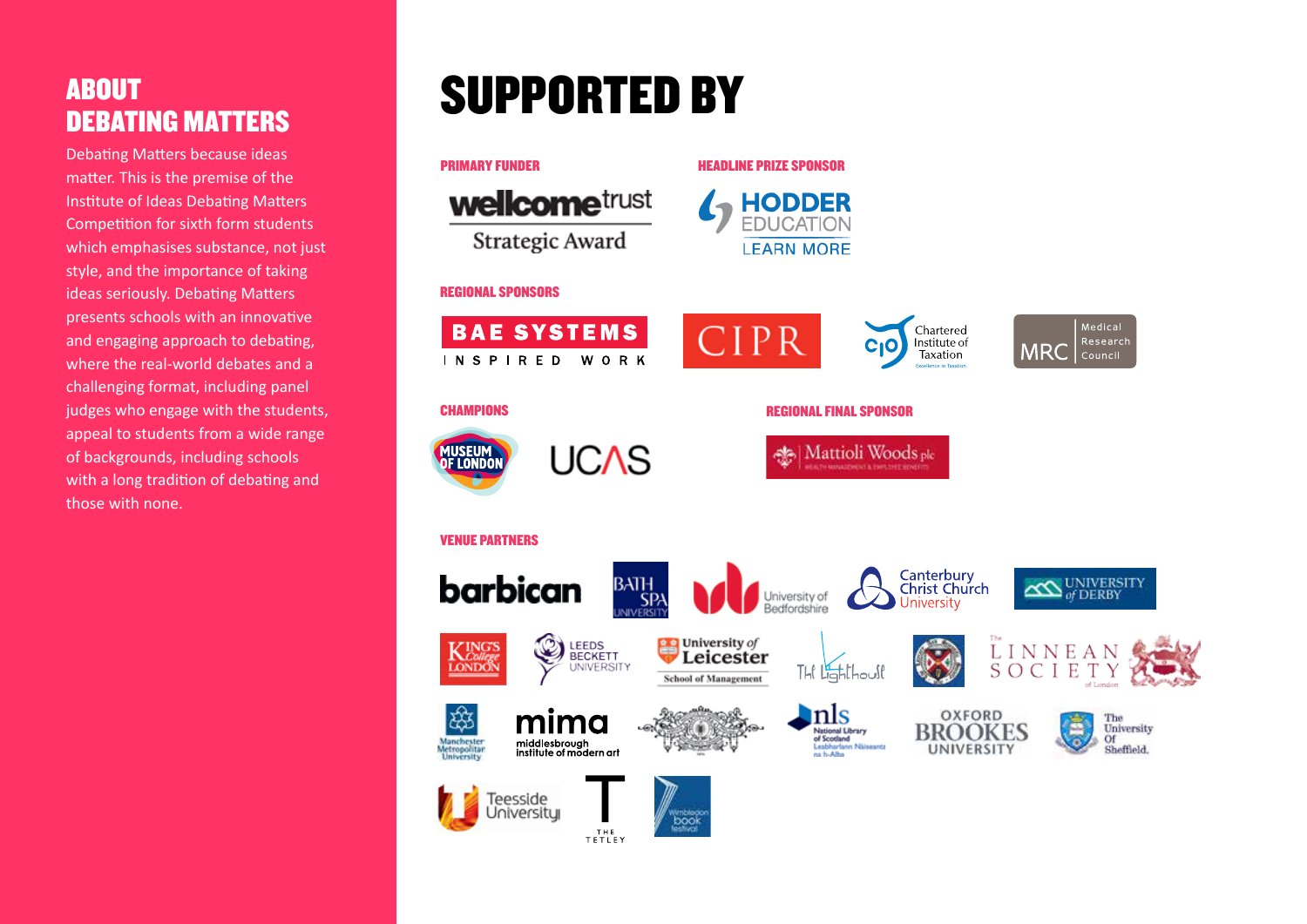#### CONTENTS

#### **Introduction**

**Key terms** 

The Sponsorship of the Arts debate in context [2](#page-3-0)

Essential reading [4](#page-5-0)

Backgrounders [5](#page-6-0)

Organisations [6](#page-7-0)

In the news [6](#page-7-1)

### KEY TERMS

[Philanthropist](http://www.merriam-webster.com/dictionary/philanthropist)

[Renaissance](http://www.britannica.com/event/Renaissance)

[Sponsor](https://en.wikipedia.org/wiki/Sponsor_(commercial))

### INTRODUCTION

In March this year BP ended its 26 year sponsorship of Tate Galleries, as well as its 34 year sponsorship of the Edinburgh International Festival, citing an "extremely challenging business environment" as the reason [Ref: [Guardian](http://www.theguardian.com/artanddesign/2016/mar/11/bp-to-end-tate-sponsorship-climate-protests)]. This announcement coincided with the recent debate about the pros and cons of corporate sponsorship of the arts, which has been under scrutiny from critics who question the ethics of theatres, art galleries and museums accepting funding from businesses such as oil companies and banks. Although taking place amid cuts in government funding in the arts, those opposed to corporate sponsorship argue that ethics are a vital aspect of an institutions identity, and are concerned by cultural institutions accepting corporate sponsorship from companies such as Boeing, GlaxoSmithKline, and Goldman Sachs [Ref: [Wired\]](http://www.wired.co.uk/news/archive/2015-06/01/museum-corporate-sponsors-influencing-climate-issues). On the other hand, supporters of corporate sponsorship point out that the arts and corporate money have had a long and complex relationship, and note that without the help of corporate donors from all industries the arts would suffer hugely, as one commentator highlights: "Until museums find a grove of money trees, corporate sponsorship will be a necessary part of their lives." [Ref: [Financial Times](http://www.ft.com/cms/s/0/4f2c668c-fb18-11e5-8f41-df5bda8beb40.html#axzz47amTaeaL)] So, should corporate sponsorship of the arts be celebrated as a key aspect of maintaining the UK's reputation as a world-leading cultural centre? Or do cultural institutions compromise artistically and ethically when they seek corporate funding?

### 1 of 6 NOTES

DEBATING MATTERS TOPIC GUIDES



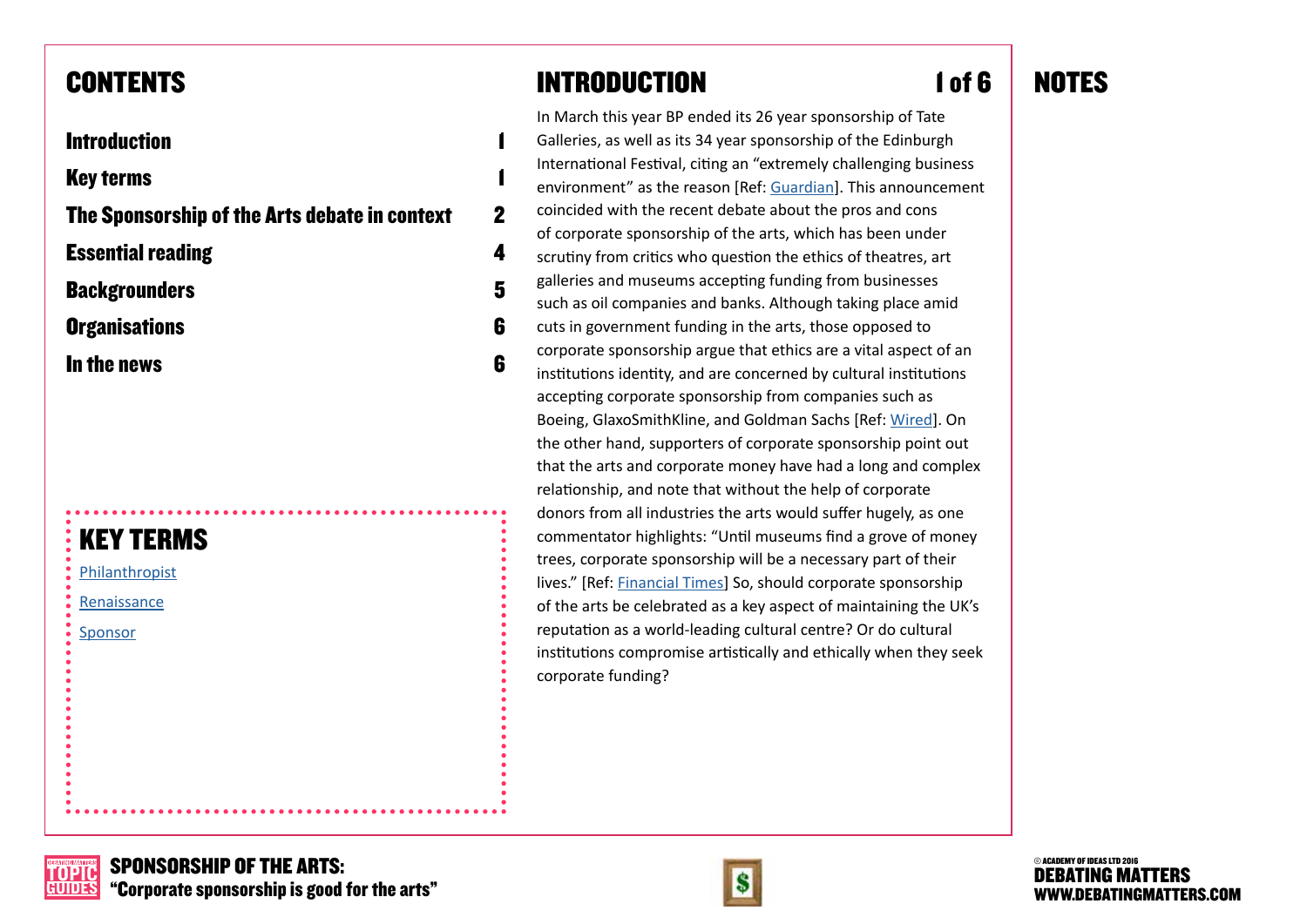#### <span id="page-3-0"></span>THE SPONSORSHIP OF THE ARTS DEBATE IN CONTEXT

#### The arts funding problem

With Arts Council England seeing a reduction by 36% in government funding since 2010 [Ref: [BBC News](http://www.bbc.co.uk/news/entertainment-arts-32915647)], arts institutions are under increasing pressure to find alternative streams of funding. As writer Michael Skapinker argues, in this financial environment corporate sponsorship has become vital to arts institutions because: "It helps keep museum admission free…an end to corporate sponsorship would mean museums having to charge for entry, getting rid of staff, restricting opening hours, or all of these." [Ref: [Financial Times](https://next.ft.com/content/4f2c668c-fb18-11e5-8f41-df5bda8beb40?siteedition=uk&_i_location=http%3A%2F%2Fwww.ft.com%2Fcms%2Fs%2F0%2F4f2c668c-fb18-11e5-8f41-df5bda8beb40.html%3Fsiteedition%3Duk&_i_referer=&classification=conditional_standard&iab=barrier-app#axzz477oANOe0)] However, opponents counter that with the modest levels of sponsorship that Tate have received from BP annually (on average £224,000), representing just 0.5% of their annual revenue [Ref: [Guardian](http://www.theguardian.com/artanddesign/2015/jan/26/tate-reveal-bp-sponsorship-150000-330000-platform-information-tribunal)], they could easily do without that money – or could find it elsewhere. Some also argue that the state is the best source of funding for the arts. They suggest that rather than encouraging institutions to seek corporate sponsorship, it is the role of government to support culture, because "the arts are one of the hallmarks of a civilised society" [Ref: [New Statesman](http://www.newstatesman.com/blogs/cultural-capital/2010/07/arts-cuts-jeremy-hunt)]. Others see things differently, with one radical suggestion being that the state stops funding the arts altogether because "if the funding tap was turned off tomorrow, we would not run short of artists in the way we might run short of nurses or bin men. No artist or impresario was ever put off their vocation by the lack of a guaranteed wage." [Ref: [Telegraph\]](http://www.telegraph.co.uk/news/politics/conservative/11630643/A-critics-plea-stop-all-arts-funding-now.html)

#### Biting the hand that funds?

"Money, power and culture have always been intertwined" [Ref: [Financial Times](https://next.ft.com/content/2cef0dbe-ff40-11e5-99cb-83242733f755?siteedition=uk&_i_location=http%3A%2F%2Fwww.ft.com%2Fcms%2Fs%2F0%2F2cef0dbe-ff40-11e5-99cb-83242733f755.html%3Fsiteedition%3Duk&_i_referer=&classification=conditional_standard&iab=barrier-app#axzz45VukiAN2)] observes commentator Nick Butler, a view which many advocates of corporate funding of the arts share. Using the British Museum as an example, he goes on to argue that business sponsorship of art and culture is a good thing, because: "What is clear is that without the funding, the museum could not have put on the great exhibitions, covering everything from Vikings to ancient Persia, that have drawn tens of thousands of people in the last decade." [Ref: [Financial](https://next.ft.com/content/2cef0dbe-ff40-11e5-99cb-83242733f755?siteedition=uk&_i_location=http%3A%2F%2Fwww.ft.com%2Fcms%2Fs%2F0%2F2cef0dbe-ff40-11e5-99cb-83242733f755.html%3Fsiteedition%3Duk&_i_referer=&classification=conditional_standard&iab=barrier-app#axzz45VukiAN2)  [Times\]](https://next.ft.com/content/2cef0dbe-ff40-11e5-99cb-83242733f755?siteedition=uk&_i_location=http%3A%2F%2Fwww.ft.com%2Fcms%2Fs%2F0%2F2cef0dbe-ff40-11e5-99cb-83242733f755.html%3Fsiteedition%3Duk&_i_referer=&classification=conditional_standard&iab=barrier-app#axzz45VukiAN2) Cultural historian and sociologist Dr Tiffany Jenkins agrees, and highlights the long standing relationship that has existed between big business and art. She states that: "Artists and arts institutions have always needed significant sums from the wealthy and from corporations like BP. And they always will." And furthermore: "The Medici, a prominent banking family, was partly responsible for the flourishing of Renaissance Florence, as they funded some of the greatest artists that ever lived. Without the support of such power crazed men, we may never have had the art of Michelangelo, Donatello, Fra Angelico and Leonardo da Vinci." [Ref: [Scotsman](http://www.scotsman.com/lifestyle/culture/tiffany-jenkins-biting-the-hand-that-funds-art-1-3459811)] Advocates also suggest that art and culture do not occupy an ethically pure domain which is sullied by corporate money. The Nobel Prize, and its money for instance, come from Alfred Nobel, an arms manufacturer, the renowned Getty Museum and Trust were founded by John Paul Getty, an oil magnate, and: "The Guggenheims became philanthropists only after polluting Philadelphia and running some mining interests that would, perhaps, today, be seen as criminal" [Ref: [Telegraph](http://www.telegraph.co.uk/culture/art/7867302/Ignore-the-protests-against-BP-at-the-Tate.-Oil-and-art-get-along-fine.html)], yet their contributions to funding art and culture benefit us all. However, despite these arguments, critics of corporate funding

2 of 6 NOTES

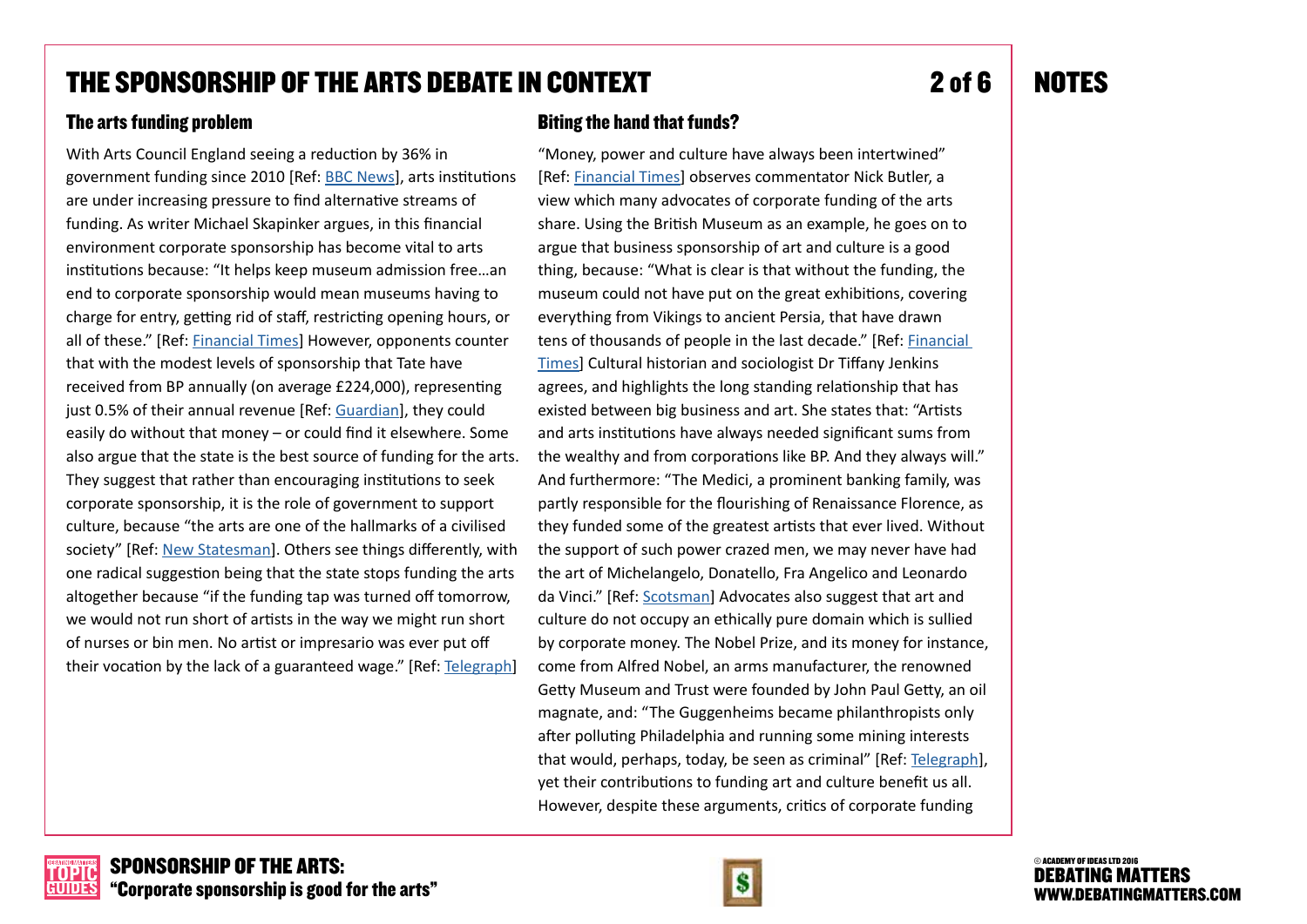#### THE SPONSORSHIP OF THE ARTS DEBATE IN CONTEXT CONTINUED...

are not convinced. Activist and artist Amanda Grimm asserts that it does matter to the art and the institution where sponsorship comes from – as this reflects the kind of values that they adhere to, which is vitally important. As such, with respect to BP, she notes that, "the arts are too good to associate themselves with fossil fuel companies" [Ref: [Commonspace](https://www.commonspace.scot/articles/3589/amanda-grimm-why-the-arts-should-break-free-from-their-unequal-relationship-with-big-oil)].

#### Unethical and bad for the arts?

For critics of corporate funding, the issue has both ethical and practical dimensions. Playwright Mark Ravenhill warns that arts organisations which accept funding from oil companies such as BP are by virtue of association endorsing their activities, and suggests that: "Artists should have no part in this." [Ref: [Guardian](http://www.theguardian.com/stage/theatreblog/2015/jan/28/artists-oil-money-sponsorship-tate-bp-mark-ravenhill)] Some critics also challenge the motives of companies, and claim that their sponsorship is nothing more than an attempt to gain positive publicity because, "the prestige of being associated with the UK's leading arts organisations" makes it worth their while [Ref: [Guardian](http://www.theguardian.com/environment/2015/apr/19/oil-companies-arts-sponsorship-cynical-pr-strategy-says-activist)]. Moreover, many argue that cultural institutions do make ethical distinctions that determine which type of organisations they will accept sponsorship from, as author and environmental activist Mel Evans emphasises. She notes that the arts have a history of distancing themselves from certain brands and industries – for example Tate have refused to accept money from arms or tobacco companies since 1986 [Ref: [New Statesman](http://www.newstatesman.com/business/2015/04/biting-hand-funds-tate-losing-out-its-association-sponsors-bp)], and the Museums Association's code of ethics states that museums should, "seek support from organisations whose ethical values are consistent with those of the museum." [Ref: [Museums Association](http://www.museumsassociation.org/download?id=1155827)] However, critics of an ethical approach to funding argue that more often than not: "Any inflated posturing about the relationship of art to

ethics to money, is bound to end in an embarrassing collision of principles" [Ref: [Telegraph](http://www.telegraph.co.uk/culture/art/7867302/Ignore-the-protests-against-BP-at-the-Tate.-Oil-and-art-get-along-fine.html)]. Aside from the moral aspects of corporate funding, critics also outline practical concerns, one of which is artistic autonomy. Amid recent claims regarding BP [Ref: [Guardian](http://www.theguardian.com/culture/2016/apr/29/museums-ethics-investigation-influence-sponsor-bp-british-museum)] and Shell [Ref: [Guardian](https://www.theguardian.com/business/2015/nov/12/science-museum-ends-sponsorship-deal-with-shell)] attempting to wield influence in their relationships with arts institutions, some say that corporate funding will always come with conditions. Theatre director Rebecca Atkinson-Lord outlines the problem of artistic licence, and concludes that ultimately: "It is important to realise that, consciously or not, every pound of corporate money we accept risks making artists less able to genuinely pursue the activistic agendas of their choice." [Ref: [Guardian\]](http://www.theguardian.com/stage/theatreblog/2015/sep/30/are-ethics-and-activism-becoming-luxuries-for-arts-organisations) If this is the case – what are the other options - does state funding allow any more artistic licence? Opponents think not, and highlight that: "Public funding itself is far from pure. It often comes with strings attached" [Ref: [spiked](http://www.spiked-online.com/newsite/article/why-shouldnt-the-tate-take-oil-money/16410#.VyoS1IQrJhH)], and, "arts practitioners and institutions seeking state funding, are still compelled to prove that they can meet a range of targets that have nothing to do with creating and presenting high quality art, and everything with fulfilling various political agendas." [Ref: [Huffington Post\]](http://www.huffingtonpost.co.uk/nathalie-rothschild/when-it-comes-to-the-arts_b_898112.html) So, given the competing arguments, is corporate funding in the arts a good thing? Or are there too many ethical and artistic problems associated with such arrangements?





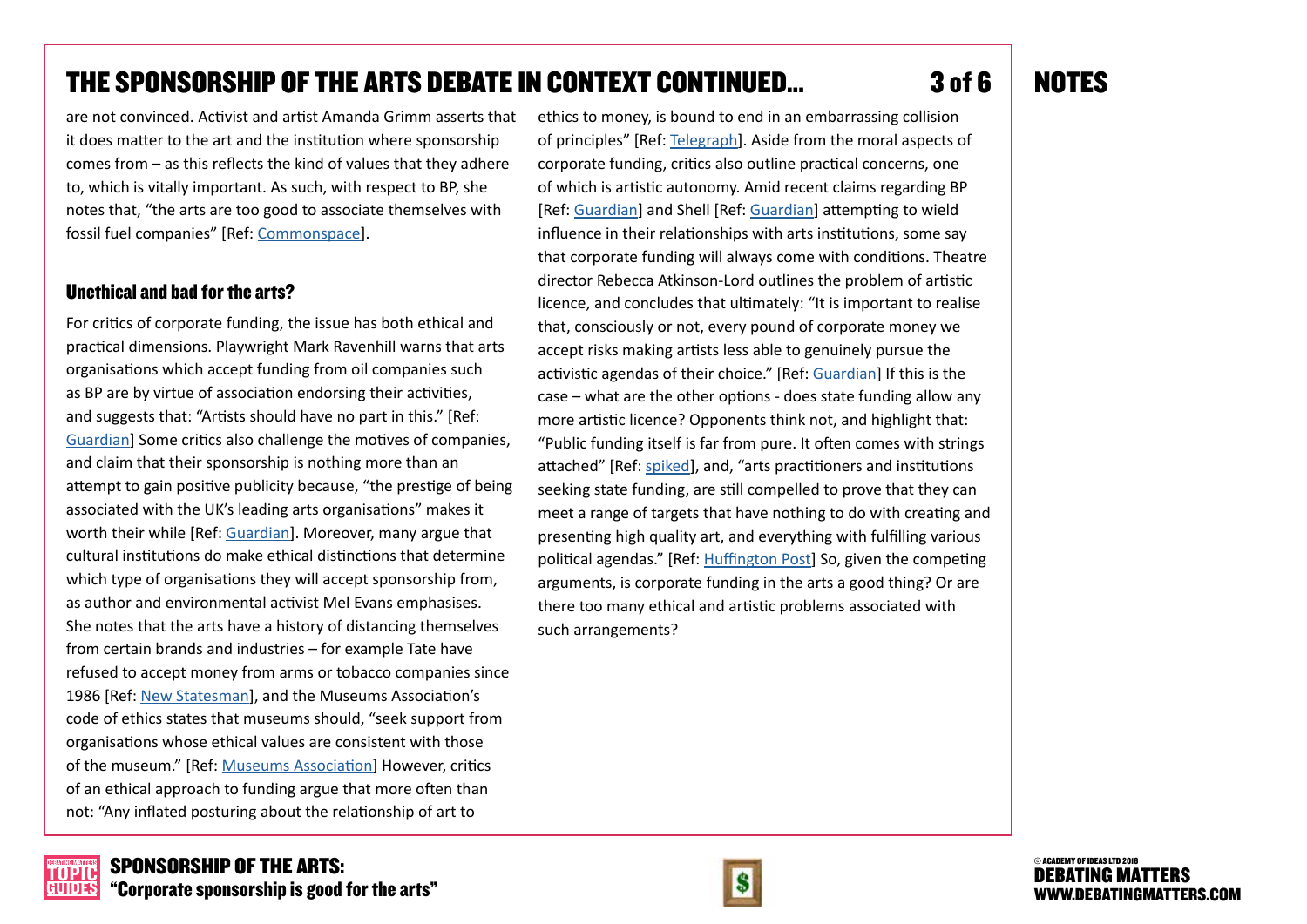### <span id="page-5-0"></span>ESSENTIAL READING

### FOR

[Why the British Museum should accept BP's Money](http://www.ft.com/cms/s/0/4f2c668c-fb18-11e5-8f41-df5bda8beb40.html#axzz477oANOe0) Michael Skapinker *Financial Times* 6 April 2016

[BP outlawed as a British Museum sponsor? Amazing](http://www.thetimes.co.uk/edition/comment/bp-outlawed-as-a-british-museum-sponsor-amazing-53wl8wznd) Stephen Pollard *The Times* 5 April 2016

[The British Museum should ignore protesters and take BP's](http://www.telegraph.co.uk/news/2016/04/04/the-british-museum-protesters-should-shut-up-and-take-bps-money/)  [money](http://www.telegraph.co.uk/news/2016/04/04/the-british-museum-protesters-should-shut-up-and-take-bps-money/) Tom Harris *Telegraph* 4 April 2016

[Biting the hand that funds art](http://www.scotsman.com/lifestyle/culture/tiffany-jenkins-biting-the-hand-that-funds-art-1-3459811) Tiffany Jenkins *Scotsman* 28 June 2014

#### AGAINST

[British Museum must sever its links with BP](http://www.theguardian.com/environment/2016/apr/03/british-museum-bp-sponsorship-hartwig-fischer-climate) Margaret Atwood et al *Guardian* 3 April 2016 [Why the arts should break free from their unequal relationship](https://www.commonspace.scot/articles/3589/amanda-grimm-why-the-arts-should-break-free-from-their-unequal-relationship-with-big-oil)  [with big oil](https://www.commonspace.scot/articles/3589/amanda-grimm-why-the-arts-should-break-free-from-their-unequal-relationship-with-big-oil) Amanda Grimm*Commonspace* 3 March 2016 [Are ethics and activism becoming luxuries for arts organisations?](http://www.theguardian.com/stage/theatreblog/2015/sep/30/are-ethics-and-activism-becoming-luxuries-for-arts-organisations) Rebecca Atkinson-Lord *Guardian* 30 September 2015 [What museums sacrifice when they take corporate cash](http://www.wired.co.uk/news/archive/2015-06/01/museum-corporate-sponsors-influencing-climate-issues)

Kate Collins *Wired* 1 June 2015

### IN DEPTH

[Is divesting from fossil fuels the best tactic for tackling climate](http://www.theguardian.com/environment/blog/2016/apr/24/fossil-fuels-divestment-tactic-tackling-climate-change)  [change?](http://www.theguardian.com/environment/blog/2016/apr/24/fossil-fuels-divestment-tactic-tackling-climate-change)

Suzanne McGee *Guardian* 24 April 2016

[Who funds the arts and why we should care](http://www.ft.com/cms/s/2/4313691c-3513-11e4-aa47-00144feabdc0.html) Rachel Spence *Financial Times* 19 September 2014

### 4 of 6 NOTES



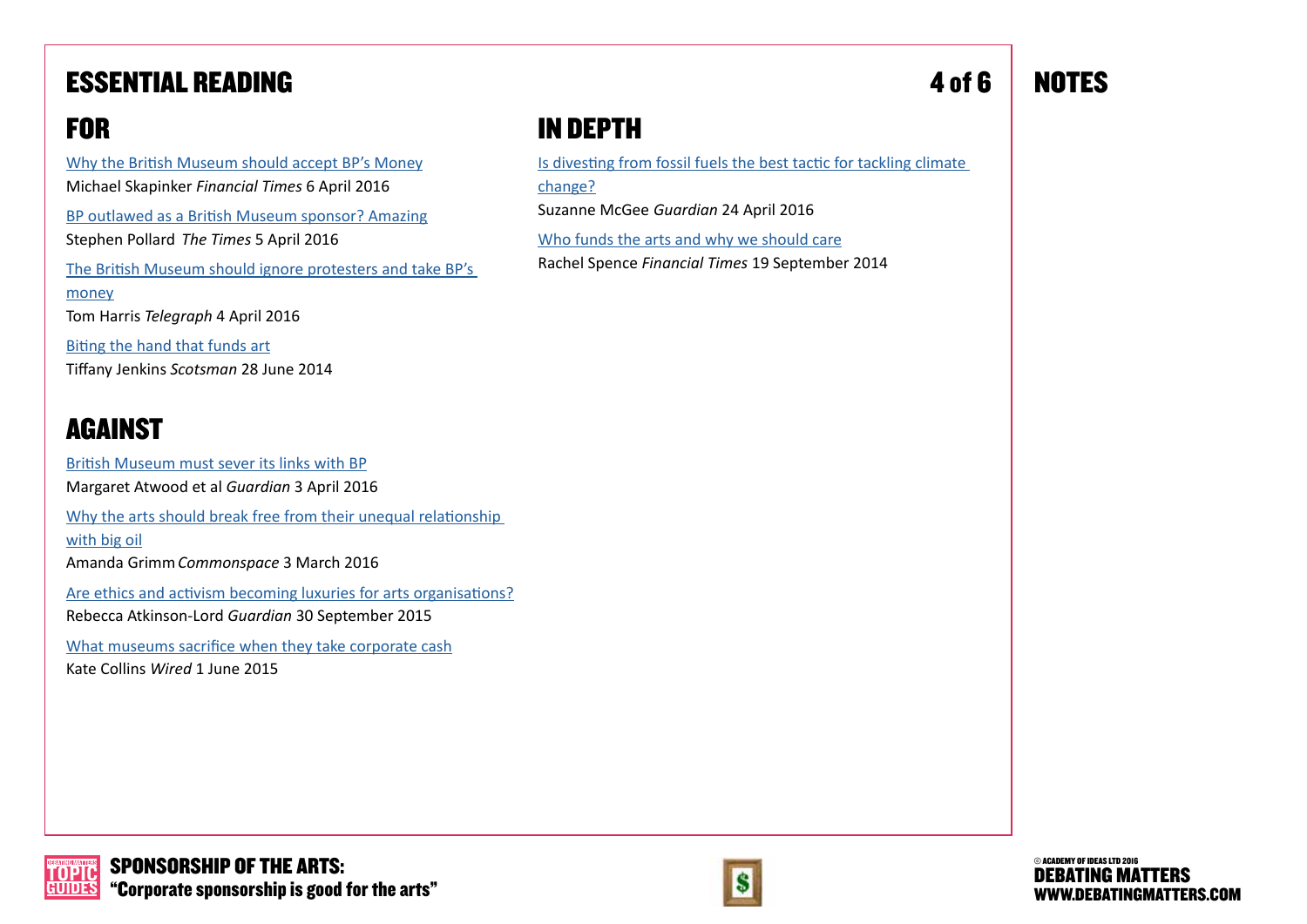### <span id="page-6-0"></span>BACKGROUNDERS

[The British Museum should take BP's cash](https://next.ft.com/content/9f2f1daa-1e77-11e6-b286-cddde55ca122) *Financial Times* 20 May 2016 [Oil companies' sponsorship of the arts 'is cynical PR strategy'](http://www.theguardian.com/environment/2015/apr/19/oil-companies-arts-sponsorship-cynical-pr-strategy-says-activist) *Guardian* 19 April 2016 [Why cultural institutions should accept oil money](http://www.ft.com/cms/s/0/2cef0dbe-ff40-11e5-99cb-83242733f755.html#axzz45VukiAN2) Nick Butler *Financial Times* 10 April 2016 [Arts + corporate sponsorship = a match made in Hong Kong](http://www.forbes.com/sites/bongmiquiabas/2015/03/20/art-corporate-sponsorship-a-match-made-in-hong-kong/#7394178c6da4) Bong Miquiabas *Forbes* 20 March 2016 [A fossil fuels-arts world divorce is 'the way the world was](http://www.theguardian.com/environment/2016/mar/11/fossil-fuels-arts-world-divorce-is-way-the-world-is-moving-tate-bp)  [moving'](http://www.theguardian.com/environment/2016/mar/11/fossil-fuels-arts-world-divorce-is-way-the-world-is-moving-tate-bp) Arthur Nelson *Guardian* 11 March 2016 [Artists often take the money and run – but we must say no to oil](http://www.theguardian.com/stage/theatreblog/2015/jan/28/artists-oil-money-sponsorship-tate-bp-mark-ravenhill)  [companies](http://www.theguardian.com/stage/theatreblog/2015/jan/28/artists-oil-money-sponsorship-tate-bp-mark-ravenhill) Mark Ravenhill *Guardian* 28 January 2016 [Museums Association code of ethics](http://www.museumsassociation.org/download?id=1155827) *Museums Association* 2016 [Why shouldn't the Tate take oil money?](http://www.spiked-online.com/newsite/article/why-shouldnt-the-tate-take-oil-money/16410#.Vwe46fkrJhH) Tiffany Jenkins *spiked* 29 December 2015 [Corporate art sponsors' cash earns perks and mutual benefits](http://www.ft.com/cms/s/2/4657bf78-8eaf-11e5-8be4-3506bf20cc2b.html#axzz44wraL5JX) Dalya Alberge *Financial Times* 4 December 2015 [Corporate art sponsorship is a complicated business](http://www.businessdestinations.com/relax/corporate-art-sponsorship-is-a-complicated-business/) Matt Timms *Business Destinations* 25 August 2015 [A critics plea: stop all arts funding now](http://www.telegraph.co.uk/news/politics/conservative/11630643/A-critics-plea-stop-all-arts-funding-now.html) Douglas McPherson *Telegraph* 28 May 2015 [Italy's cultural heritage at risk – with private sponsors brought in](http://www.independent.co.uk/news/world/europe/italys-cultural-heritage-at-risk-amid-neglect-and-bad-management-with-private-sponsors-brought-in-to-10256659.html)  [to help protect iconic landmark](http://www.independent.co.uk/news/world/europe/italys-cultural-heritage-at-risk-amid-neglect-and-bad-management-with-private-sponsors-brought-in-to-10256659.html) Michael Day *Independent* 17 May 2015

#### 5 of 6 NOTES

[Biting the hand that funds: is the Tate losing out from its](http://www.newstatesman.com/business/2015/04/biting-hand-funds-tate-losing-out-its-association-sponsors-bp)  [association with BP?](http://www.newstatesman.com/business/2015/04/biting-hand-funds-tate-losing-out-its-association-sponsors-bp) Barbara Speed *New Statesman* 23 April 2015 [The sponsorship files: who funds our biggest arts institutions](http://www.theguardian.com/culture/2015/mar/02/arts-corporate-sponsorship-tate-british-museum) Susanna Rustin & George Arnett *Guardian* 2 March 2015 [Tate and oil: does the art world need to come clean about](http://www.theguardian.com/culture/2014/oct/08/tate-bp-sponsorship-arts-funding)  [sponsorship?](http://www.theguardian.com/culture/2014/oct/08/tate-bp-sponsorship-arts-funding) Susanna Rustin *Guardian* 4 October 2014 [When it comes to the arts, BP's 'oil money' is far less](http://www.huffingtonpost.co.uk/nathalie-rothschild/when-it-comes-to-the-arts_b_898112.html)  [compromising than state funding](http://www.huffingtonpost.co.uk/nathalie-rothschild/when-it-comes-to-the-arts_b_898112.html) Nathalie Rothschild *Huffington Post* 14 August 2011 [Should Britain's arts organisations accept more corporate](http://www.newstatesman.com/blogs/cultural-capital/2011/02/arts-corporate-corporations)  [sponsorship?](http://www.newstatesman.com/blogs/cultural-capital/2011/02/arts-corporate-corporations) Susannah Butter *New Statesman* 3 February 2011 [A Government of philistines](http://www.newstatesman.com/blogs/cultural-capital/2010/07/arts-cuts-jeremy-hunt) Sholto Byrnes *New Statesman* 24 July 2010 [Ignore the protests against BP and the Tate. Oil and art get along](http://www.telegraph.co.uk/culture/art/7867302/Ignore-the-protests-against-BP-at-the-Tate.-Oil-and-art-get-along-fine.html)  Stephen Bayley *Telegraph* 2 July 2010







[fine](http://www.telegraph.co.uk/culture/art/7867302/Ignore-the-protests-against-BP-at-the-Tate.-Oil-and-art-get-along-fine.html)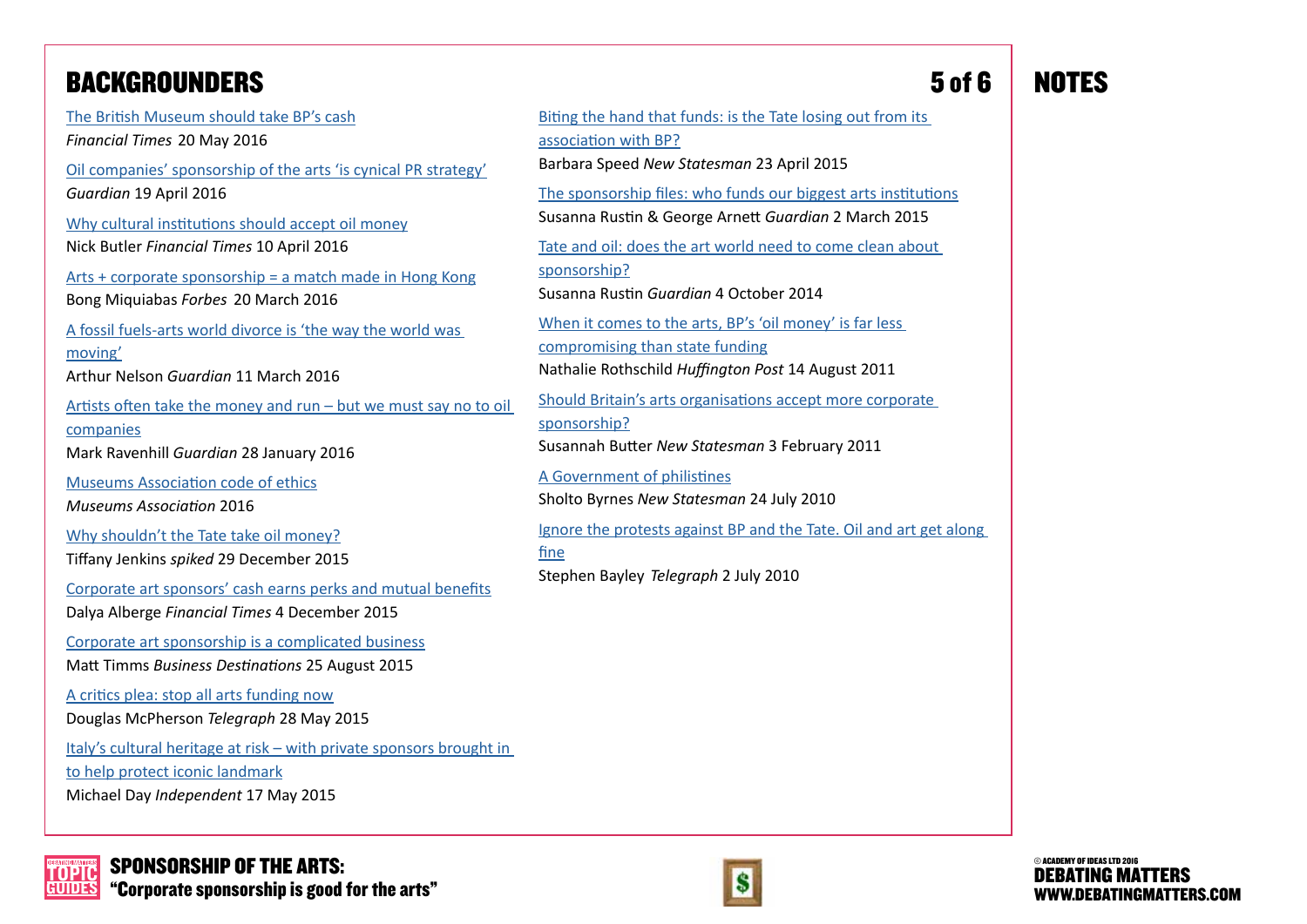<span id="page-7-1"></span>

| <b>IN THE NEWS</b>                                                                                                                                  | 6 of 6                                                                                               | <b>NOTES</b> |
|-----------------------------------------------------------------------------------------------------------------------------------------------------|------------------------------------------------------------------------------------------------------|--------------|
| Ditch tobacco sponsors health experts warn cultural institutions<br>Guardian 30 April 2016                                                          |                                                                                                      |              |
| Curtain falls on Edinburgh festival's deal with oil giant<br>The Times 7 April 2016                                                                 |                                                                                                      |              |
| BP ends 34 year sponsorship of Edinburgh International Festival<br>BBC News 6 April 2016                                                            |                                                                                                      |              |
| BP to end Tate sponsorship after 26 years<br>Guardian 11 March 2016                                                                                 |                                                                                                      |              |
| Science Museum ends sponsorship deal with Shell<br>Guardian 12 November 2015                                                                        |                                                                                                      |              |
| Flashmob invades British Museum in protest of BP's sponsorship<br>ITV News 13 September 2015                                                        |                                                                                                      |              |
| Royal Opera House urged to axe BP sponsorship by classical<br>music luminaries<br>Independent 3 July 2015                                           |                                                                                                      |              |
| Climate change activists occupy Tate Modern's Turbine Hall<br>Guardian 13 June 2015<br>Arts council boss makes funding plea<br>BBC News 25 May 2015 | <b>ORGANISATIONS</b><br>Art not oil                                                                  |              |
| Tates' BP sponsorship was £150,000 to £330,000 a year, figures<br>show<br>Guardian 26 January 2015                                                  | <b>Arts Council England</b><br>BP: Connecting through arts and culture<br><b>Museums Association</b> |              |
| BP pledges £10bn art sponsorship<br><b>BBC News 19 December 2011</b>                                                                                |                                                                                                      |              |
| Can philanthropy help the arts?<br>BBC News 21 March 2011                                                                                           |                                                                                                      |              |
|                                                                                                                                                     |                                                                                                      |              |



<span id="page-7-0"></span>

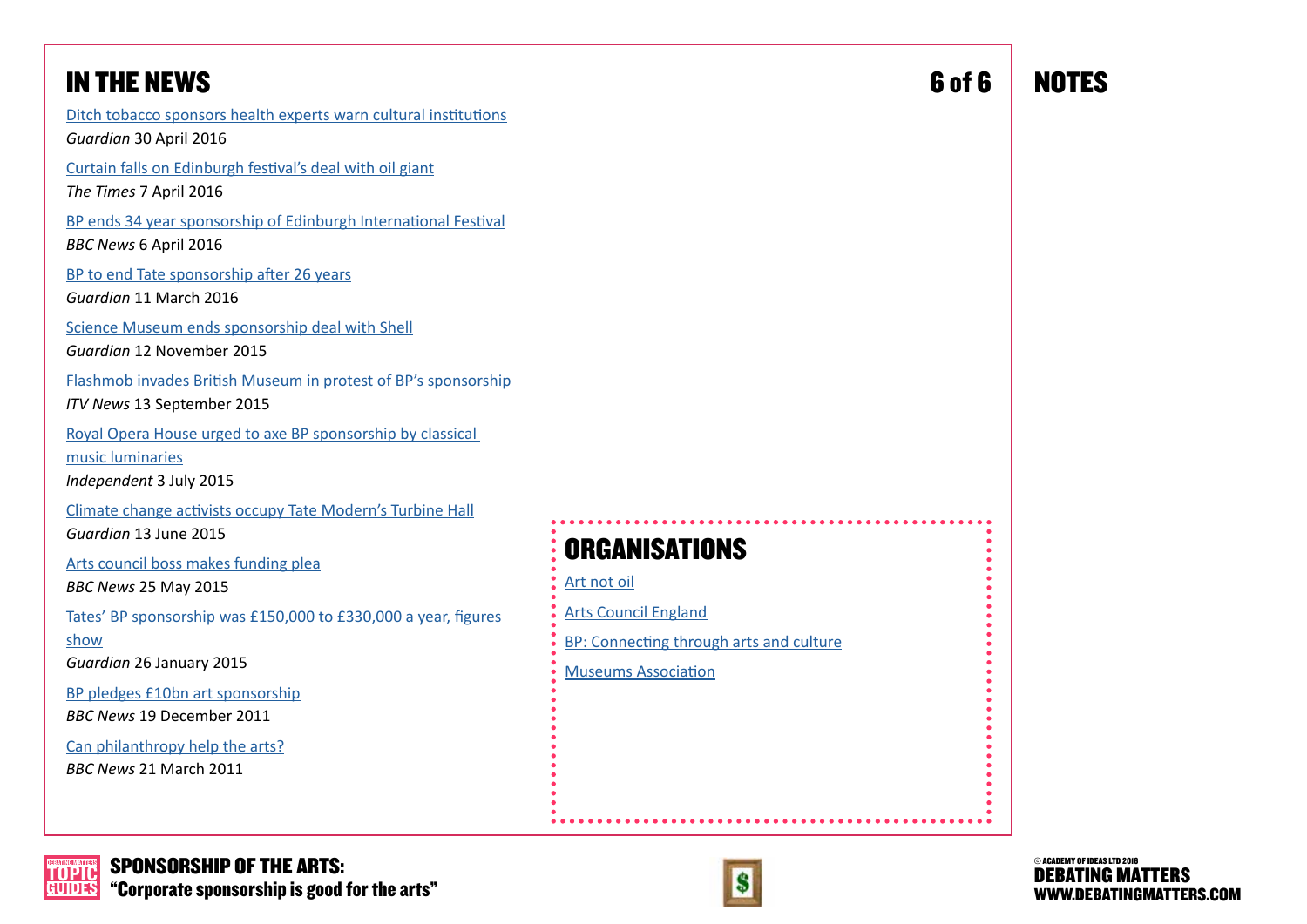#### ADVICE FOR DEBATING MATTERS



#### FOR STUDENTS

#### READ EVERYTHING .....

In the Topic Guide and in the news - not just your side of the argument either.

#### STATISTICS ARE GOOD BUT.....

Your opponents will have their own too. They'll support your points but they aren't a substitute for them.

#### BE BOLD

Get straight to the point but don't rush into things: make sure you aren't falling back on earlier assertions because interpreting a debate too narrowly might show a lack of understanding or confidence.

#### DON'T BACK DOWN

Try to take your case to its logical conclusion before trying to seem 'balanced' - your ability to challenge fundamental principles will be rewarded - even if you personally disagree with your arguments.

#### DON'T PANIC

Never assume you've lost because every question is an opportunity to explain what you know. Don't try to answer every question but don't avoid the tough ones either.

### FOR JUDGES

Judges are asked to consider whether students have been brave enough to address the difficult questions asked of them. Clever semantics might demonstrate an acrobatic mind but are also likely to hinder a serious discussion by changing the terms and parameters of the debate itself.

Whilst a team might demonstrate considerable knowledge and familiarity with the topic, evading difficult issues and failing to address the main substance of the debate misses the point of the competition. Judges are therefore encouraged to consider how far students have gone in defending their side of the motion, to what extent students have taken up the more challenging parts of the debate and how far the teams were able to respond to and challenge their opponents.

As one judge remarked These are not debates won simply by the rather technical rules of schools competitive debating. The challenge is to dig in to the real issues.' This assessment seems to grasp the point and is worth bearing in mind when sitting on a judging panel.

#### FOR TEACHERS

Hoping to start a debating club? Looking for ways to give your debaters more experience? Debaitng Matters have have a wide range of resources to help develop a culture of debate in your school and many more Topic Guides like this one to bring out the best in your students. For these and details of how to enter a team for the Debating Matters Competition visit our website, **[www.debatingmatters.com](http://www.debatingmatters.com)**